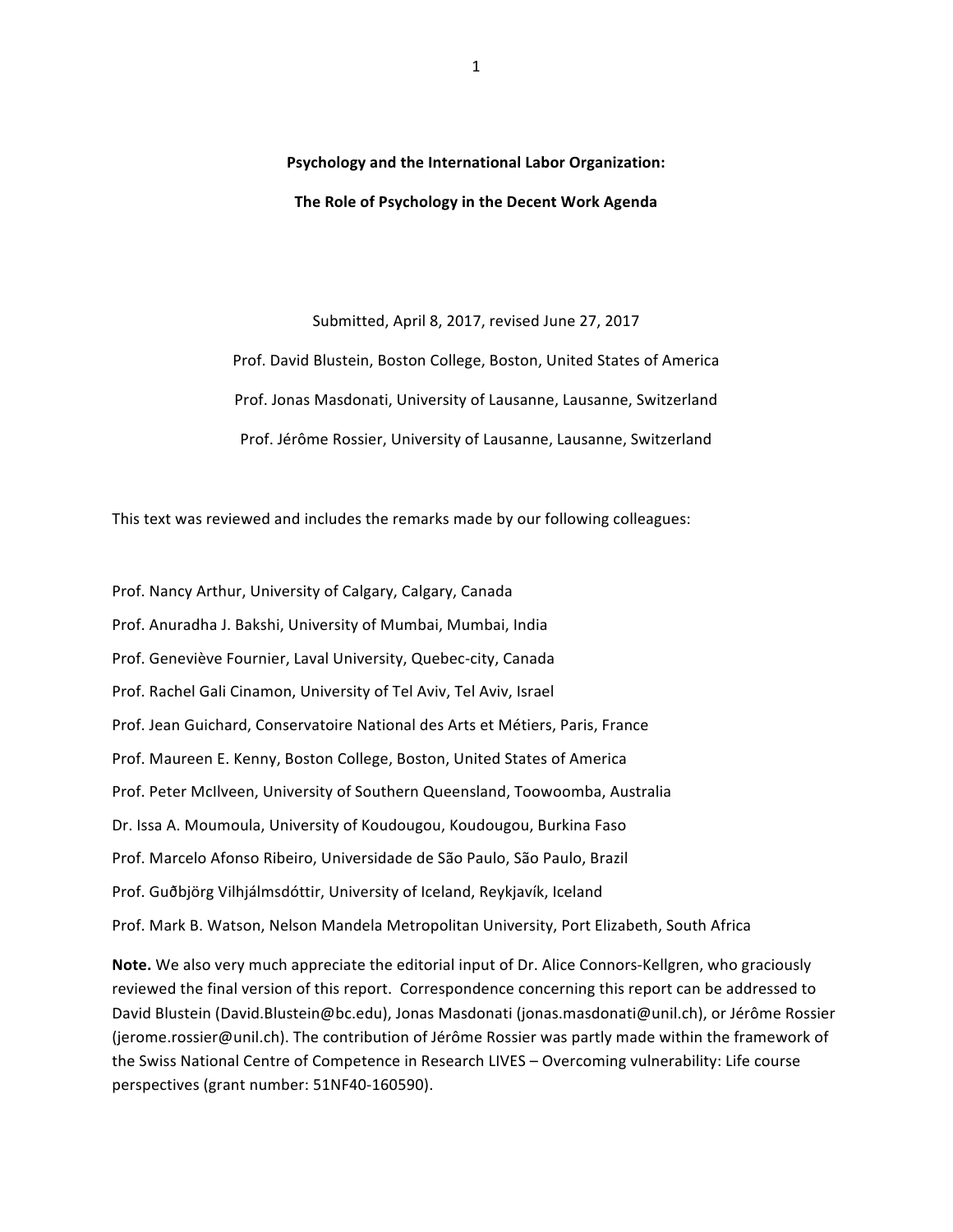The initial development of both the International Labor Organisation (ILO) and the psychological study of working can be traced to a period nearly a century ago when the labor market was in the throes of major changes. Now that many regions of the world are once again facing dramatic and far-reaching transformations in the world of work, we believe that it is important to connect the ILO and the psychological study of work and careers to maximize efforts to enhance the quality, availability, and security of work for all citizens across the globe. In this brief paper, we discuss some of the ways that psychology can inform the ILO mission.

## **SECTION 1: PSYCHOLOGICAL STUDY OF WORK AND CAREER**

Over a century ago, psychologists moved from the laboratory and consulting office to the world of work and careers. Two specific specialties have emerged that focus intensively on the nature of work in the lives of individuals and organizations.

- One perspective, now known as vocational psychology, has concentrated on the experiences of individuals as they plan for and adjust to the challenges of developing a stable and meaningful work life. Vocational psychology has informed the training and knowledge base of career counselors, school counselors, and psychologists who are interested in helping people navigate the many transitions of contemporary life. Increasingly, vocational psychologists are examining the role of human rights, and social identities (rooted in race, social class, ability, sexual orientation, migration, region, and their intersections) in relation to individuals' access and adjustment to work. Vocational psychologists are also exploring how individuals are influenced by conditions within the workplace and emerging from the social and economic network of resources and barriers that support or inhibit access to decent work. This increased focus on the context, broadly conceived, clearly links vocational psychology to the ILO agenda and to related initiatives that have been advanced in the UN Sustainable Development Goals.
- Another perspective, known as work psychology or Industrial-Organizational (I-O) Psychology, has focused on understanding how organizations and employers can use psychology to enhance the quality of their workforces, leadership, personnel selection, training, and related challenges within the workplace. I-O psychology has provided the knowledge base to enrich the work of organizational psychologists, human resource professionals, and others who are focused on developing a vibrant, productive, and effective work environment. Other psychologists from such fields as social, counseling, clinical, and health psychology also have focused on occupational health issues, mental health problems at the workplace, and other issues that are reflected in the Decent Work Agenda that the ILO has advanced.

When considered collectively, the various psychological examinations of work have identified a number of compelling research findings and initiatives that are relevant to the ILO's mission. In the brief review that follows, we summarize some of the major findings that psychologists have contributed to promoting the health and well-being of individuals, organizations, and communities.

Having access to decent work (using the Decent Work Agenda as a guide) has been associated with individual and family well-being, and thriving communities. In short, people do better in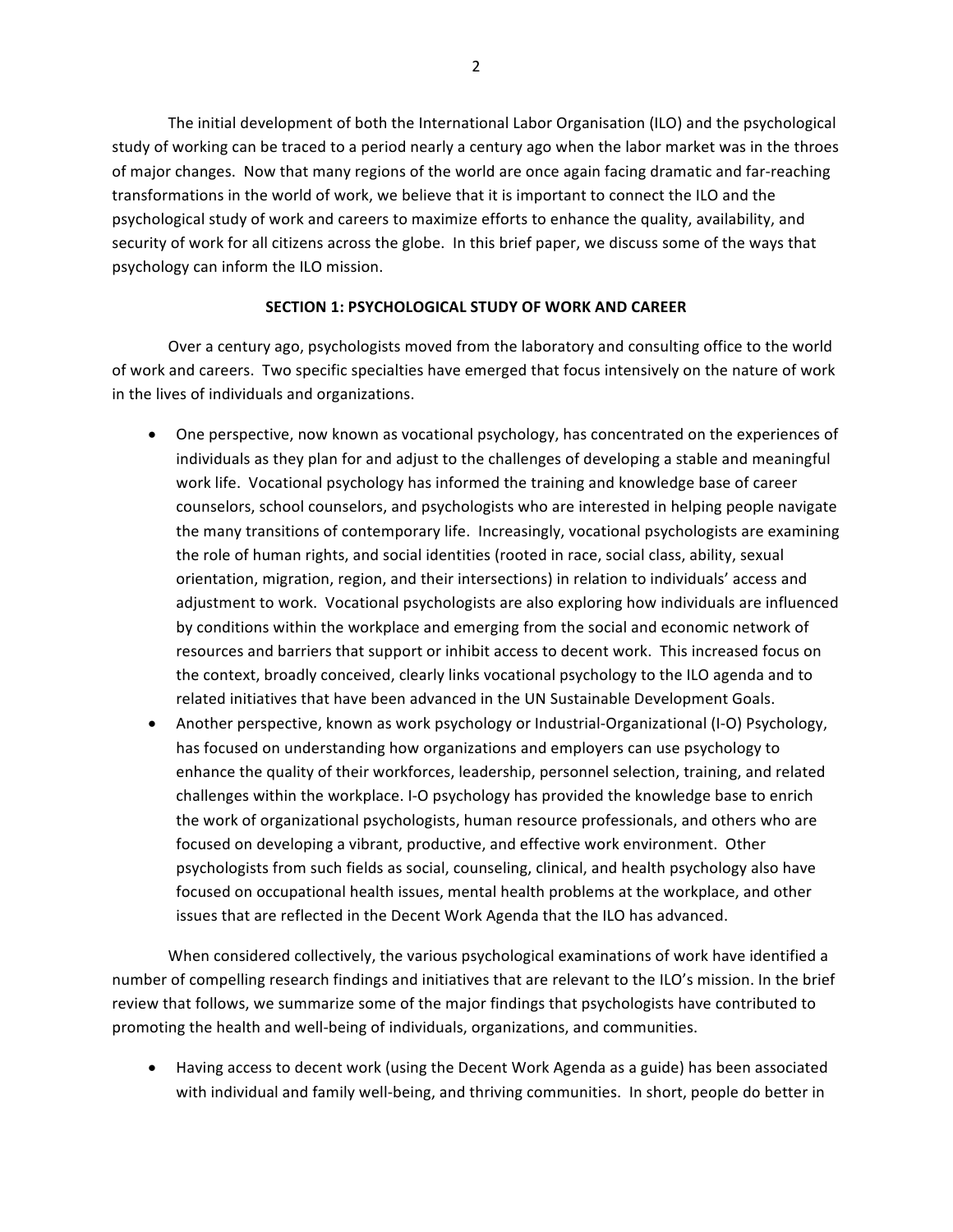life when they are working. A stable and secure job provides people with the capacity to survive financially, connect meaningfully to others, and to determine the course of their futures. Moreover, access to stable and dignified work provides people with a powerful means of cohering their own identities, which we explore in fuller depth later in this paper.

- The flip side of the connection between work and well-being is reflected in a very rich literature on unemployment and mental health. Losing a job and/or not being able to obtain access to the labor market is causally linked to the development of mental health problems and increases in family violence. A summary of research findings on unemployment and mental health reveals that the best way to resolve the psychological problems that occur when someone is out of work is to have them obtain a new job that is decent, dignified, and stable.
- The growing prevalence of precarious work is clearly associated with mental health and physical health problems, as described by the Organisation for Economic Co-operation and Development (OECD) and considerable research in psychology. Precarious work is characterized by a lack of explicit or implicit long-term trajectory, inadequate benefits, and deficient opportunities for skill development that might lead to sustainable and meaningful work. Precarious work is often manifested in underemployment, short-term and part-time contracts, or work in the informal economy.
- While work within the traditional labor market has become more precarious, the informal economy is becoming increasingly important for many people, especially those living in the Global South and other less industrialized regions of the world. In some regions of the world, the informal economy can represent up to 80% of the jobs and may be considered as a positive and productive option for meaningful work within some communities. Psychologists have been examining the impact of cultural beliefs, the level of support within one's relational networks, and other structural factors in shaping the nature of work in the informal economy.
- Psychologists have also been exploring the aversive impact of child labor, which remains a major obstacle in achieving the Decent Work Agenda and in promoting decent lives globally.
- Another relevant line of research is on the relationship between caregiving work and market place work. Psychological scholarship is contributing to the understanding of how gendered roles continue to result in unfair work burdens for women, who are often subordinated to caregiving work while also being compelled to work in the marketplace.
- Under certain conditions, work provides considerable opportunities for satisfaction and meaning. Extensive research has demonstrated that decent work is associated with greater resilience in other domains of life and with an enhanced level of health and well-being.

In short, a psychological perspective allows for a better understanding of the relationship between the socio-economic context, diverse work and life conditions, and the overall level of health and well-being of individuals and the stability of communities.

# **New Developments in the Psychological Study of Work**

During the past few decades, the psychological study of work has identified the intersection of social identities within various aspects of the career development process. The impact of racism,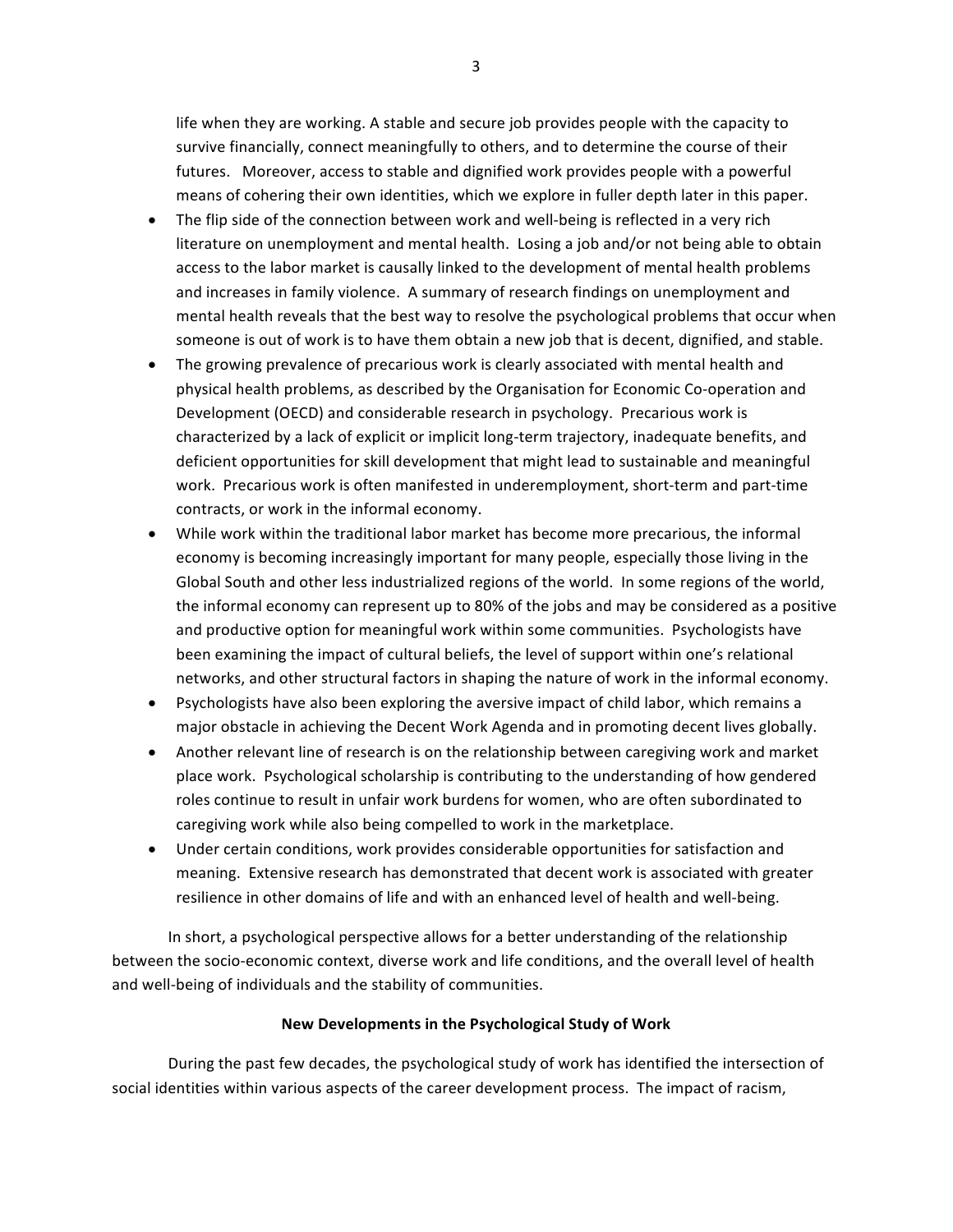sexism, and classism, along with other forms of marginalization and oppression has been identified as a critical barrier for people seeking stable and decent work. Psychologists have been able to identify how discrimination, harassment, stigma, and micro-aggressions impact on people's capacity to develop and sustain work lives of meaning and purpose.

Similarly, gender continues to play a major role in people's experiences at work, as reflected in many of the ILO's reports. Across the world, major disparities exist with respect to the access that girls have to basic education, training, and post-secondary education. Within psychology, we have been able to identify how gender role socialization impacts the ways in which people consider their options in the workplace. For example, girls and boys are able to identify career options that are "appropriate" for their gender by the time they are in pre-school. The gender-role socialization process affects not just the external attributes of the workforce (such as gender pay gaps, differential representation of men and women in occupational sectors, and distribution of household labor), but also impacts powerfully on individuals' internal aspirations, beliefs, and identities about work.

Other marginalized social identities, such as non-dominant sexual orientations, ability/disability status, and religion all intersect with each other and with other aspects of our identities to influence both individuals' beliefs about themselves and the existence of external barriers in the labor market. Psychologists have been able to identify how oppression and marginalization affect people's identities and their access to opportunities. Building on these movements that are identifying the resources and barriers that frame the career development process, psychologists have now developed new initiatives to promote their growing focus on human rights and justice in the workplace. One of the most notable exemplars of this new focus is in the UNESCO Chair of Lifelong Guidance and Counselling, which has explicitly connected vocational psychology to many of the tenets of the ILO and UN, including the Decent Work Agenda and the Sustainable Development Goals. Other initiatives that are exploring the shared space between social justice agendas, public policy, and the psychological study of working have been developed in various parts of the globe, with promising new ideas and programs emerging from these collaborations.

Within the world of theory and research, two new developments, one coming from vocational psychology and the other from I-O psychology, are reshaping discourses in psychology about working. Within vocational psychology, the psychology of working movement has created an interdisciplinary approach to understanding the nature of work by articulating the impact of social and economic factors in the development of both internal and external resources that promote well-being and work fulfillment. In a similar vein, the humanitarian work psychology movement has sought to apply principles and research from I-O psychology to developing nations and impoverished communities with the intention of enhancing opportunities for decent work. Both of these new perspectives share many of the same values and mission as the ILO; for example, the concept of decent work, which is central in both the psychology of working perspective and humanitarian work psychology, provides an explicit connection among these two fields and the ILO.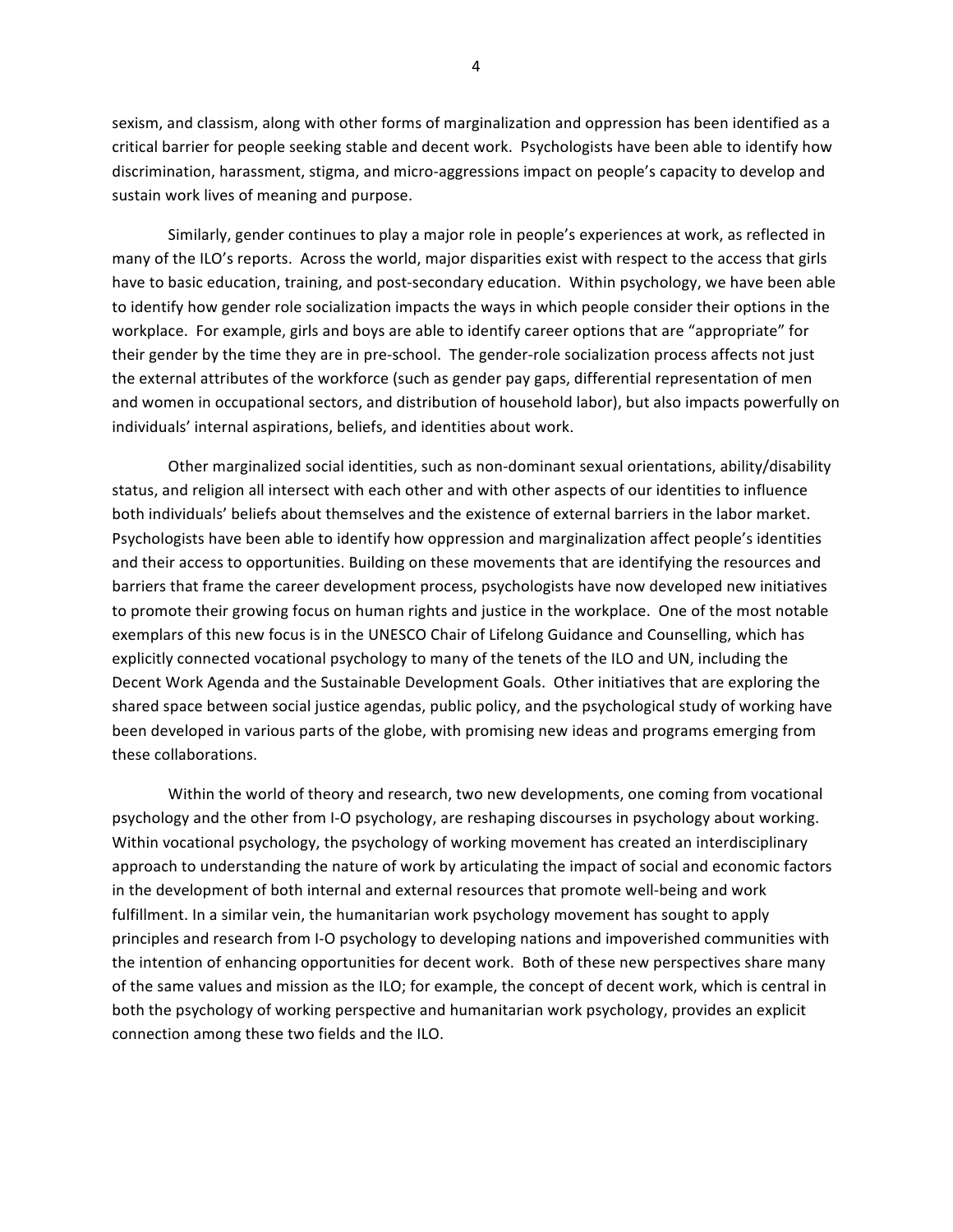#### **SECTION 2: IDENTITY AND WORK**

The analysis of the influences of the experience of work on how people define themselves is an exemplar of how the psychological study of working can enrich our understanding of the impact of work in people's lives. Working is actually considered not only a productive activity but also as a psychological, symbolic, relational, and social space. At the workplace, for example, people potentially and ideally have the possibility to express themselves and their personality, to learn and grow, to identify and interact with others within a social group, and to find meaning and purpose in their lives. A psychological approach to the act of working as a psychosocial phenomenon is then pertinent to understanding what links people to work beyond the prescribed tasks they are paid for. Identity and identity development are therefore considered as a core psychosocial dimension affected by the experience of working.

## **Identity Tensions**

Identity consists of the answer people give to the question "Who Are You?" In this question, the "You" reflects both an individual and a group identity resulting from the combination and articulation of personal and social facets. *Personal identity* is the definition that a person gives of himself or herself throughout different, sometimes disparate life experiences and roles; this might lead to the feeling that one is the same person at home (e.g. as a husband or wife, as a parent), at work (e.g. as a colleague or as a professional), as well as in leisure activities (as a friend or as a hobbyist). The question of identity also implies the dimension of time and the search for continuity between the past, present experiences, and self-projections in the future. Personal identity processes underlie a double tension: the challenges of balancing *sameness* and *difference* throughout life experiences and *continuity* and *change* over time.

*Social identity* refers to how people define themselves in relation to the social groups to which they belong, as well as to those they do not belong. Life experiences are never isolated from the social sphere and every role a person is engaged in involves being part of something bigger than the individual. For example, the transition to parenthood not only consists of preparing to take care of a child and changing the concrete organization of one's life, but also in integrating a new social role and being socially represented as parent or caregiver. Social identity processes entail, then, another tension that people must cope with, namely between the feeling of *belonging* to a social group that is more or less socially and personally valued and the search for *uniqueness*. For example, a soccer goalkeeper might both feel a sense of belonging to a team—and of being more or less proud to belong to it—and struggle to be defined as a goalkeeper with unique characteristics.

Because people always occupy parallel roles, the general identity of an individual, also known as selfconcept, is the result of the combination and articulation of the *multiple identities* constructed in each of these roles. The global definition I have of myself results from my multiple roles as a family member, as a leisure person, as a partner, as a worker, and as a friend. These multiple identities are systemically embedded and the general self-concept depends on the relative importance people attach to each social role they are engaged in. For example, a student having academic difficulties might preserve a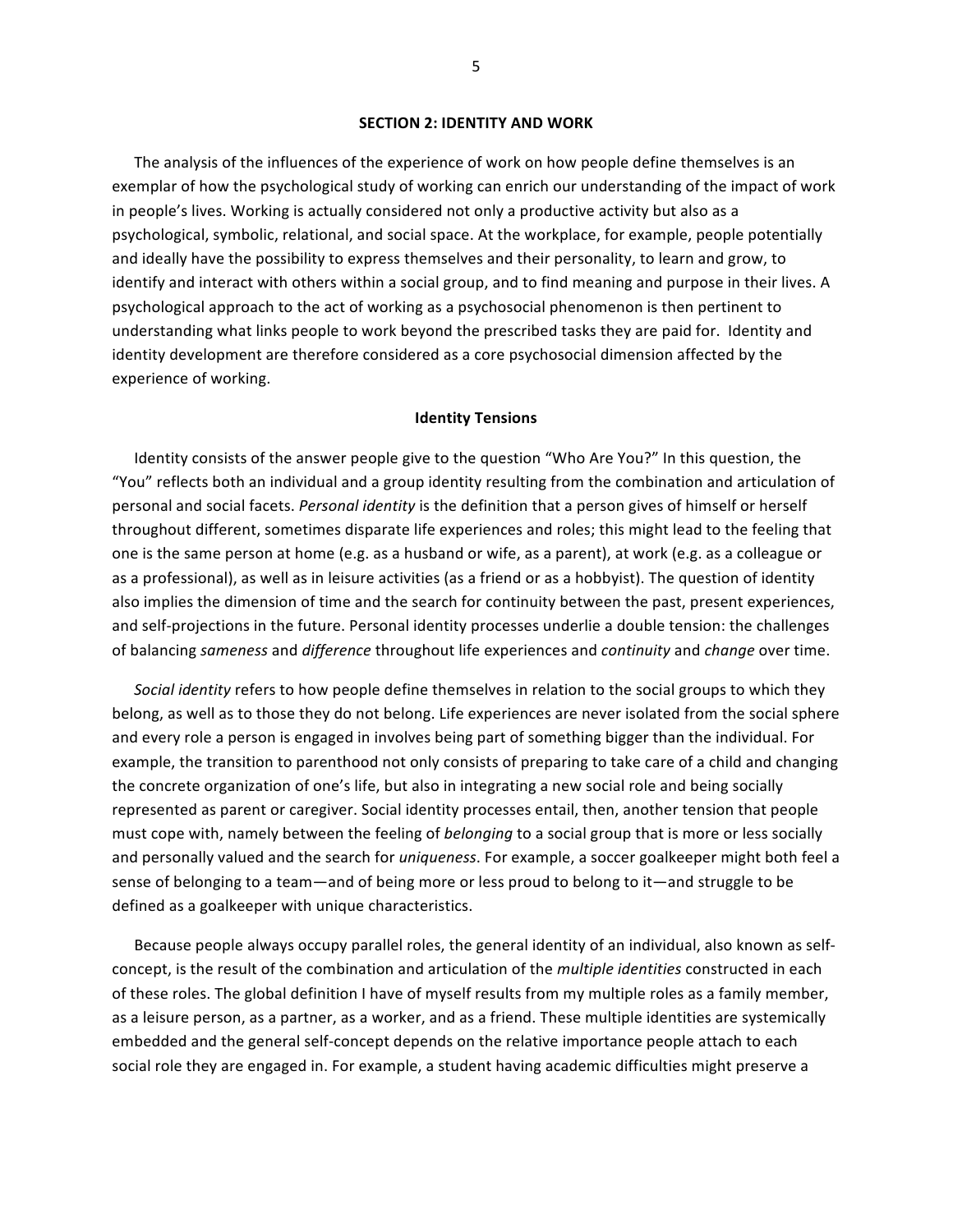strong general identity thanks to popularity among friends and skills at sport, if sports and social relationships are more central in life than academic achievement.

Identities are not only multiple but also constantly *in construction*. People are in a constant process of rethinking and redefining their identities by considering and conciliating their environment, who they want to be, and their understanding of who they are. Identities evolve according to people's development and life course, as well as in relation to their life experiences and social interactions. Currently, this continuous identity development is crucial because social structures (e.g. family, work, and leisure) are changing faster than ever and are a less stable external point of reference for identifications and identity construction. For example, family structures are taking multiple new forms, and family roles are less predictable and stable, pushing people to constantly adjust their definitions of their own roles within the family. The increase in social mobility also forces people to frequently reinvent themselves in relation to others, in effect redefining themselves each time they integrate a new life context or culture (e.g., building new relationships). Given the multidimensional and evolving nature of identity processes, people also must cope with an *integration-fragmentation* challenge, which is another form of identity tension. This dimension of the identity process involves having an integrative posture on one pole when people are able to harmonize their different social roles; the other pole is characterized by fragmentation, which occurs when people split their social roles in an effort to protect their general self-concept from identity threats coming from a given life sphere.

#### **Identity and Work**

Like other postmodern social structures, post-industrial labor markets are characterized by frequent and rapid change, increasingly complex transitions, and unpredictability. As a result, the work sphere is less capable of offering people stable external and stable points of reference for the construction of their identities. For example, a decreasing number of workers can identify as being part of an organization, knowing that they probably will want or have to change employers or being unsure that the current organization will even exist in the long term. Because people have to cope with diverse sources of identity tensions throughout multiple, and often fragmented, marginalizing experiences on the labor market, identity work—that is people's efforts to (re)form, maintain, or repair their identities—is currently intensive and psychologically demanding. As such, we understand and analyze identities at work focusing on the notion of *subjective career*, which reflects how people define themselves at work and as workers according to their perceptions of continuity through or despite constant change.

Despite the rapid evolution of the structural configuration of the labor market due to globalization, work is considered in many cultural contexts (although not all) as one of the most *central life spheres* for identity construction. Work is seen, among other functions, as allowing and promoting social recognition and social mobility. When a person is not engaged in remunerative work, she or he generally tries to find a defendable explanation or justification of the reasons why he or she does not work (such as "I am in a transition phase" or "I'm running a business" for people working in the informal economy). Naturally, considerable variability exists in the extent to which cultures value remunerative work, with some cultural contexts providing people with diverse alternatives for meaningful and rich lives outside of the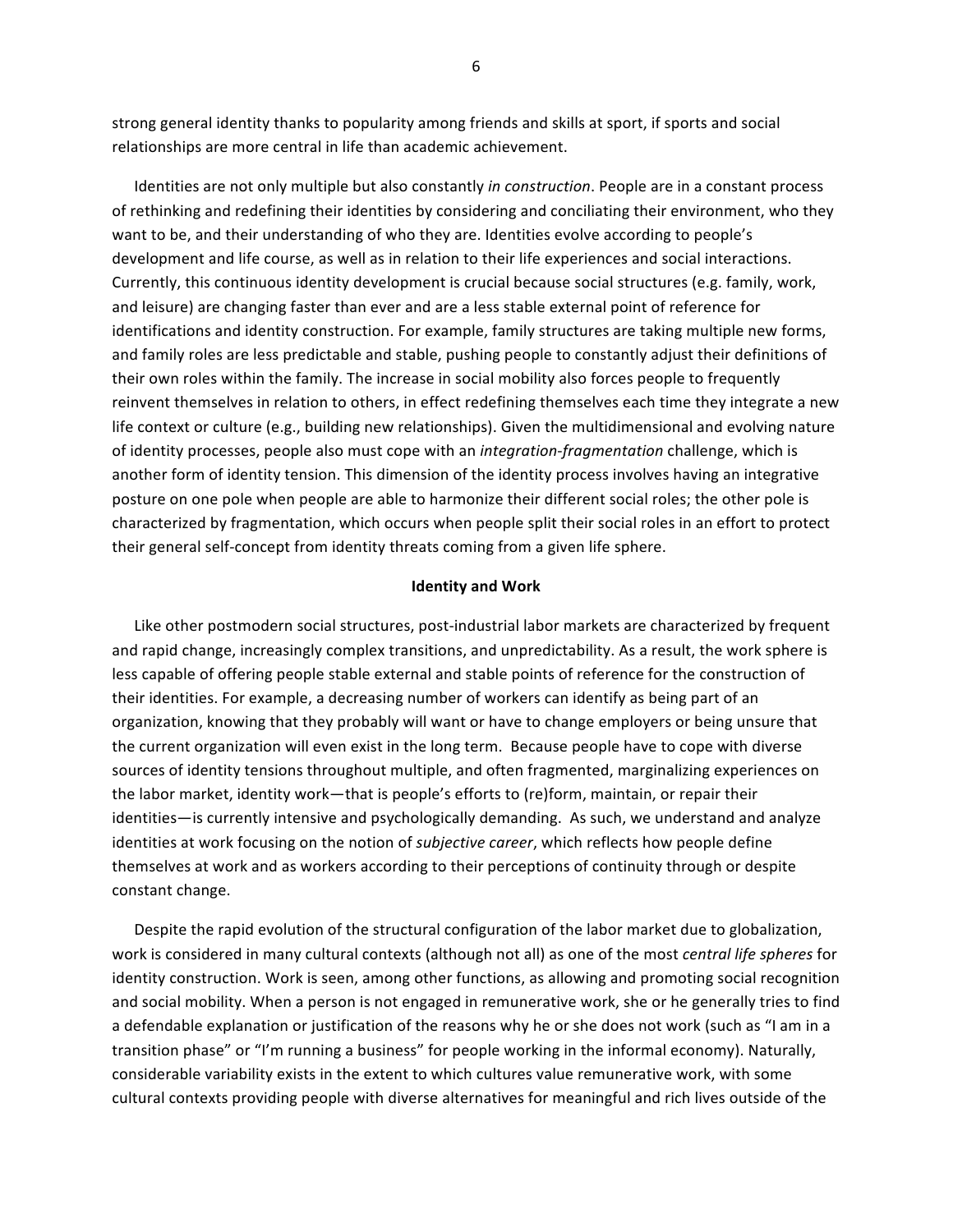market place, such as caregiving work, volunteer experiences, and other community-based activities. What happens at work strongly influences people's lives outside of work, and vice-versa. Accordingly, one's identity at work is recognized to have important impacts on one's general self-concept. Moreover, the growing appreciation of the myriad ways in which people find meaning in their lives (which may or may not occur through remunerative work) is creating a multi-faceted understanding of the importance of work in the development of identity.

Given the focus of this paper on the ILO's Decent Work Agenda, we return to the concept of identity at work by exploring the question "Who Are You... and Who Are You Not... at Work?" which generally covers two dimensions: work identity and occupational identity. Work identity concerns the statutory aspect of work, regardless of what you do, in your job. It is constructed in contrast to people who do not work, such as students or unemployed people, and depends on how individuals identify with, value, or attach meaning to their role as a worker. *Occupational identity* concerns the vocational aspect of work and consists of the answer to the question "Who Are You... and Who Are You Not... as a professional," that is, as a worker in a specific occupation. People define themselves at work according to the characteristics and social representation of the trade or the job they do, and to what this job evokes for them (e.g., in terms of prestige or gender stereotypes). Their occupational role identification might then be more or less strong and assumed. For example, people who do jobs that are socially or morally less valued (low skilled jobs in some contexts or working in the informal sector in other contexts) often have to develop arguments—for themselves and society—to preserve a positive identity at work.

#### **Identity Threats in the Work Sphere**

Considering identity at work as the combination of work and *occupational* identities stresses that identity at work depends both on the opportunity to work—which contrasts workers vs. unemployed people—and on the quality of the work experience—which contrasts decent vs. indecent working contexts. Decent and sustainable work provides clear answers to the "Who Are You at Work?" question, for both work identity and occupational identity. Moreover, decent, purposeful, and meaningful work contributes to positive identity development. For example, being proud and happy to practice a given profession will contribute to people's hope for the future that will, in turn, have an impact on their wellbeing. On the other hand, however, identity construction at work is threatened for two groups of people: unemployed people or those engaged in chronically precarious work and workers doing "indecent" work.

The first identity threat concerns people living in marginalized contexts, that is *people permanently or recurrently excluded from the work sphere*, particularly when exclusion is not a choice and is unpredictable. Their answer to the "Who Are You at Work?" question is, "Nobody," which indicates that their work identity cannot be constructed because the work sphere is "empty." Their identity construction within their work role is impossible or, at best, unsteady. Unemployed people or those engaged in chronically precarious work do not have access to the status of "worker," which may be stigmatizing. Additionally, given the centrality of the work sphere for individuals' construction of their general identities across many regions of the globe, the lack of a work identity tends to spread to other life spheres—family, social relationships—which threatens their general self-concepts. For example,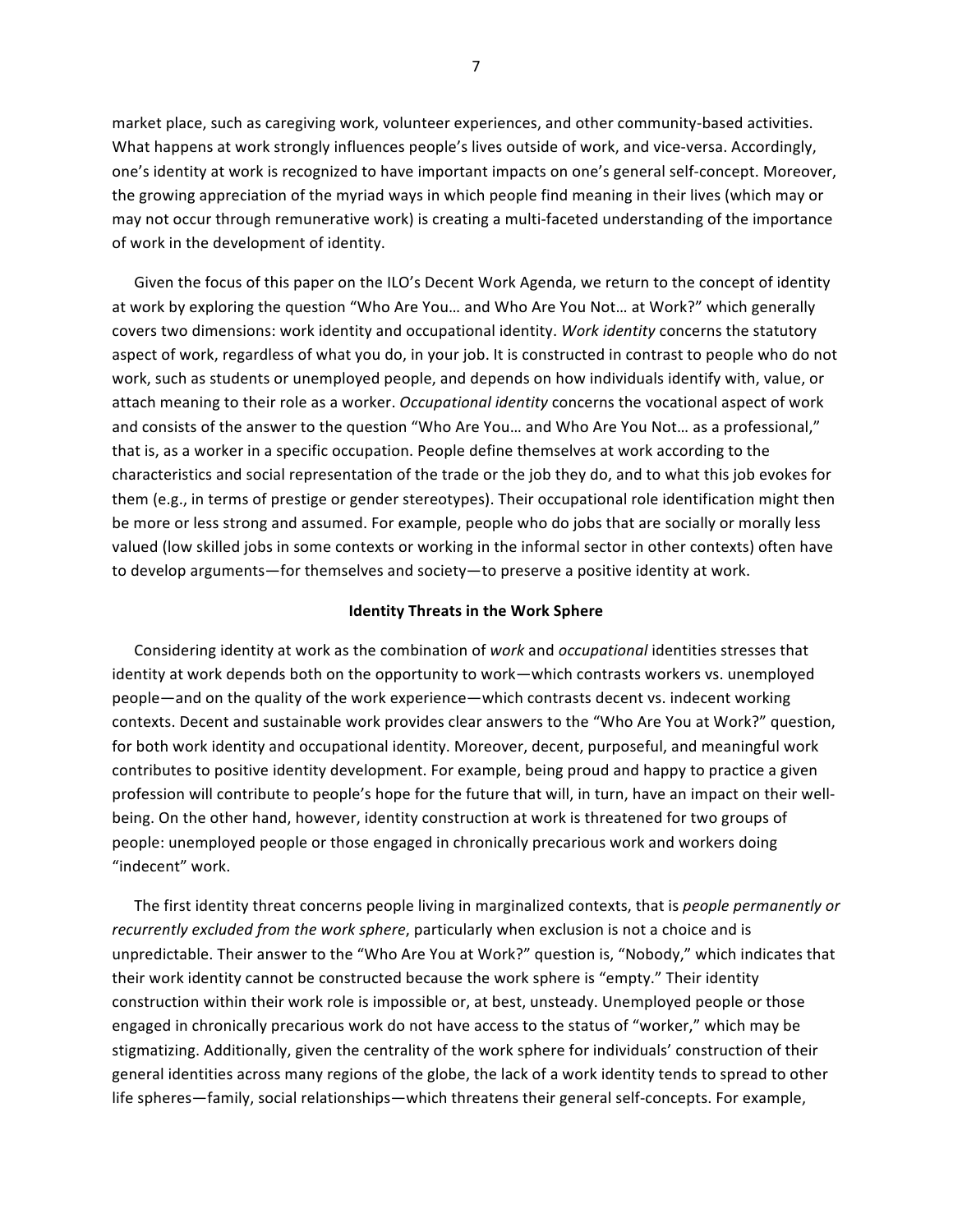psychologists have demonstrated that long-term unemployed people have a higher risk of developing chronic illness, addictions, mental health problems, and experiencing social isolation.

Having a job or an occupation is a necessary condition for developing a positive identity at work, but it is not sufficient. The second identity threat concerns *people who work without access to decent work*. Although they might be able to construct a work identity (i.e., they identify themselves as workers and endorse the worker status and role), their occupational identity might be affected. Workers doing "indecent" work answer the "Who Are You at Work?" question with "Someone I do not value" or basically "I do not know." This scenario is less documented in research and deserves more attention, particularly in socioeconomic contexts that tend to marginalize substantial communities of adults who are seeking work. Identity at work depends on the personal and social meaning and purpose people attach to work and, consequently, on the degree of meaningfulness of the job they are currently engaged in. "Indecent" work is often associated with a negative meaning because it does not provide the psychological purpose workers expect from it in that it does not fulfill values and functions people ideally attach to work. When work is not decent, the resulting experience threatens the identity dimensions of continuity and belonging; in this context, people often struggle with constructing future plans on the basis of their current and past experiences and often feel disconnected from others and the broader social fabric. Like unemployment, it might also have negative impacts on identity building processes in other life spheres and on general self-concept, which leads to fragmentation of a person's life spheres.

To recap, professional difficulties, unemployment, poverty, and precarious work have an impact on people's identity construction at work and on their general self-concept. In turn, these conditions have an impact on their mental health. They also affect their ability to position themselves in the labor market in order to get decent jobs and, thus, to have access to decent lives. This negative spiral keeps people in chronic situations in which the levels of distress are also chronic. This may be especially the case in emerging countries where contextual resources are scarce. If jobs and decent jobs are not accessible to people, identity at work might be replaced by an identity associated with some nonmarket-place activities. And even when people can access work, the quality of it might not be decent and working may not fulfill the psychosocial needs people expect from it. The question that we can raise here is: what is the cost of these changes in the work force on the welfare of people and communities? Ensuring survival, of course, is central in our lives, but the loss of meaning, purpose, and identity can have devastating impacts around the globe (e.g., the rates of depressions or family violence are empirically linked with this problem). Psychology can help to answer these questions and perhaps develop optimal solutions as work becomes more precarious, especially for those without 21st century skills. In this context, and given the central role of work in the formation of personal and social identities, we claim that decent work should be considered as a core human right.

### **Identity as a Resource**

An analysis of the relationship between identity and work is central not only to identifying the threats of unemployment and "indecent" work and to prevent or limit these risk situations; it also leads to the understanding of positive career paths that can generate interventions aimed at fostering

8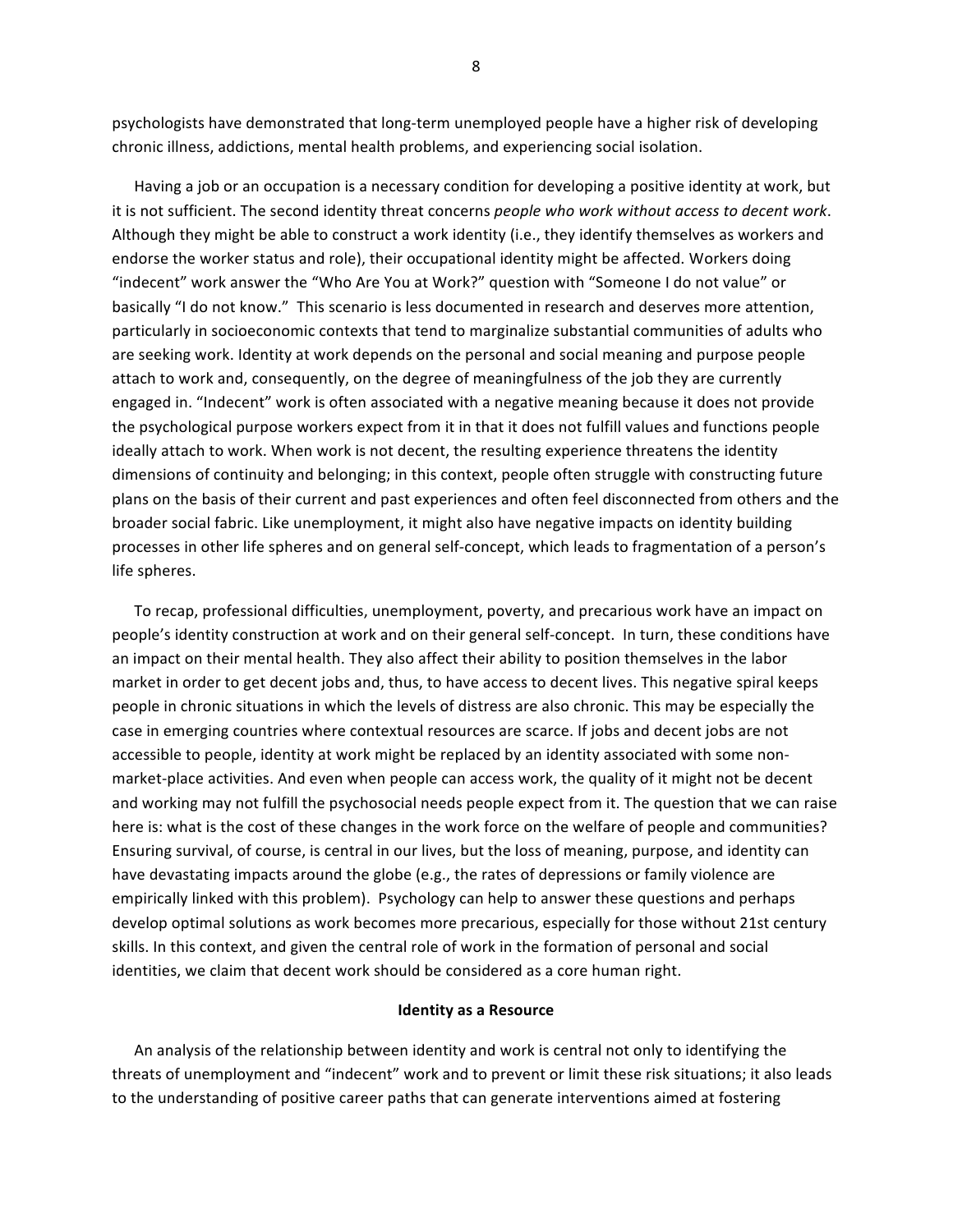successful professional trajectories. When working has positive meaning, workers are able to link the work sphere with their general self-definition. The congruence between professional activities (what people do at work), the values associated with these activities (what they consider useful and important to do at work), and identity (the definition of self at work) can promote and sustain work engagement and work satisfaction, which, in turn, fosters productivity and health at work and elsewhere. Moreover, when professional activities are in line with individuals' expectations (in terms of content or benefits), these activities contribute positively to individual identity. This identity gives meaning to one's work, which promotes not only work engagement and health at work, but also overall well-being. This causal sequence is, however, moderated by contextual and systemic factors, such as the ebb and flow of the labor market, the welfare system, political decisions, and different degrees of marginalization according to people's ascribed social identities (e.g., gender, ethnicity, sexual orientation, etc.).

When people accumulate several jobs or have occupational paths with a succession of disparate jobs, finding meaning and subjective coherence in these different work experiences is crucial, yet very challenging. In this case, work identity functions as a meta-cognitive skill that helps to organize these different experiences in a coherent and meaningful overall structured representation. This representation fosters meaning both for realities occurring in different social spaces and at different times by structuring events coherently as they occur in different contexts (at work, in family, etc.) and at different moments in one's life. This socially defined self-representation also includes expectations concerning the interactions between people and their social, cultural, and economic environment. The prospective component of this self-representation demonstrates that it may contribute to helping people guide themselves in their interactions with their environment and may help them to cope with constraints. This identity may help people to activate and allocate their resources or to seek support in order to achieve their goals. Taking into account people's identities provides a better understanding of the link between access to and the sustainability of decent work, which largely depends on both external working conditions and internal well-being, which is characterized by subjectivity.

The idea that identity can function as a meta-cognitive competency and contribute to the organization of people's self-representations implies that identity also contributes to self-directedness. In this context, identity helps people to manage their professional paths and life courses and contribute to their overall well-being. Helping people to develop their meta-cognitive competencies and helping them to develop and structure their work and overall identities will contribute to helping them to selfdirect their life course and improve their ability to have access to decent jobs and work, if the context offers such conditions. For this reason, action at the individual level, taking into account psychological aspects, must be complemented by action on the social, economic and political levels.

### **CLOSING THOUGHTS**

Vocational and I-O psychology have been concerned for many years with challenges that are also central in the Decent Work Agenda. If precarious work is known for being associated with mental and physical health problems, it has also been demonstrated that access to decent work promotes overall well-being at work and in other life domains as well. Vocational and I-O psychology can contribute to describing the relationship between the socio-economic context, work and life conditions, and well-

9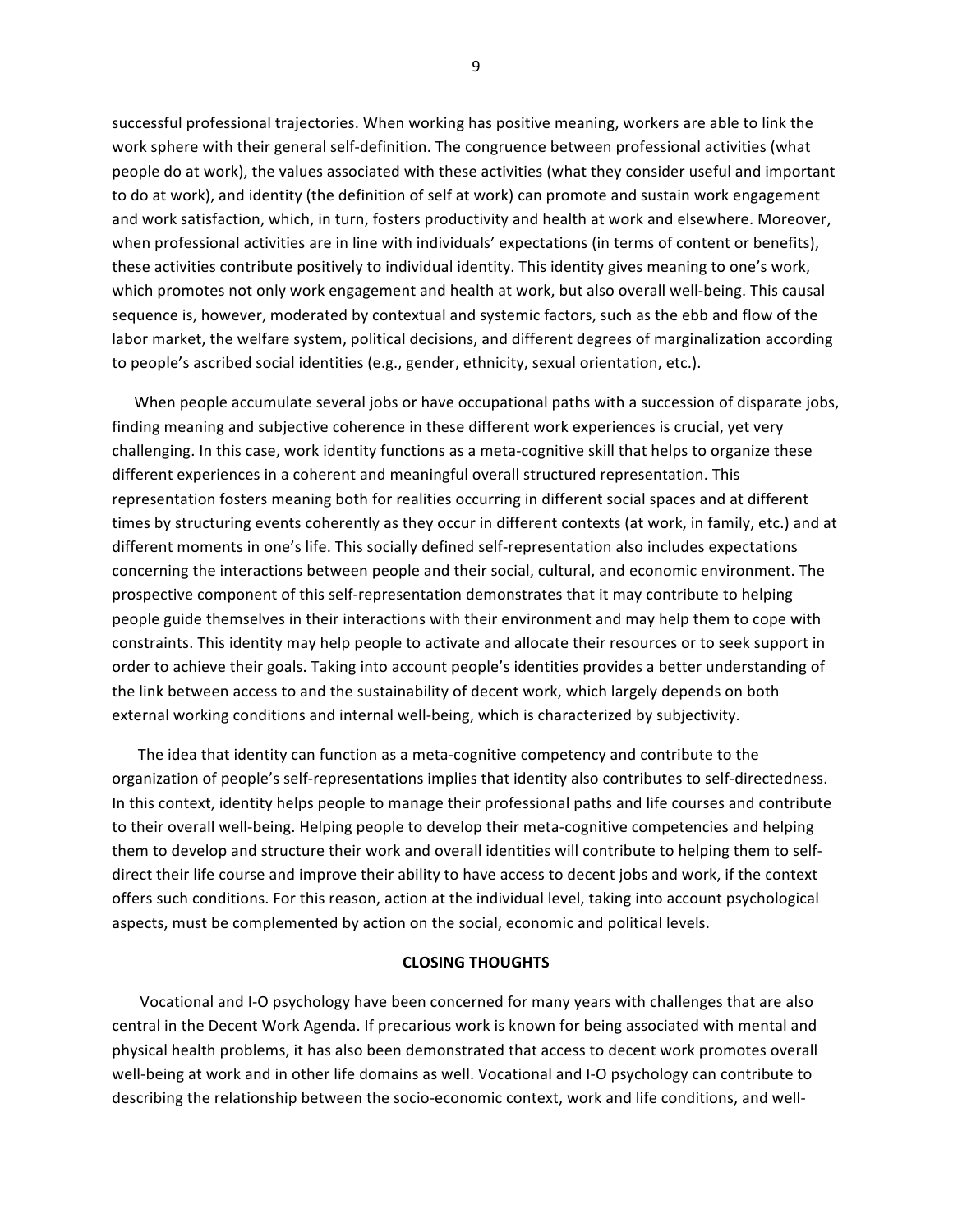being at a social and individual level. Promoting access to decent and sustainable work implies also promoting social justice and fighting against social inequalities. However, decent work should not only be described in terms of objective work conditions, but also in relation to subjective career perceptions. Indeed, access to a decent work is also a form of social recognition that sustains people's positive identity development. This development in turn contributes to people's ability to cope with new life contexts or cultures.

This report reflects input from its three authors as well as a number of colleagues from varied regions of the world, who have helped to ensure that our contribution is as meaningful as possible across diverse nations and regions. We believe that the time is urgent for more intentional and systematic collaboration among labor economists, policy analysts, government officials, and psychologists interested in work and careers, so that we can ensure that the full range of experiences of people and communities are considered carefully as our world adjusts to a rapidly shifting work climate.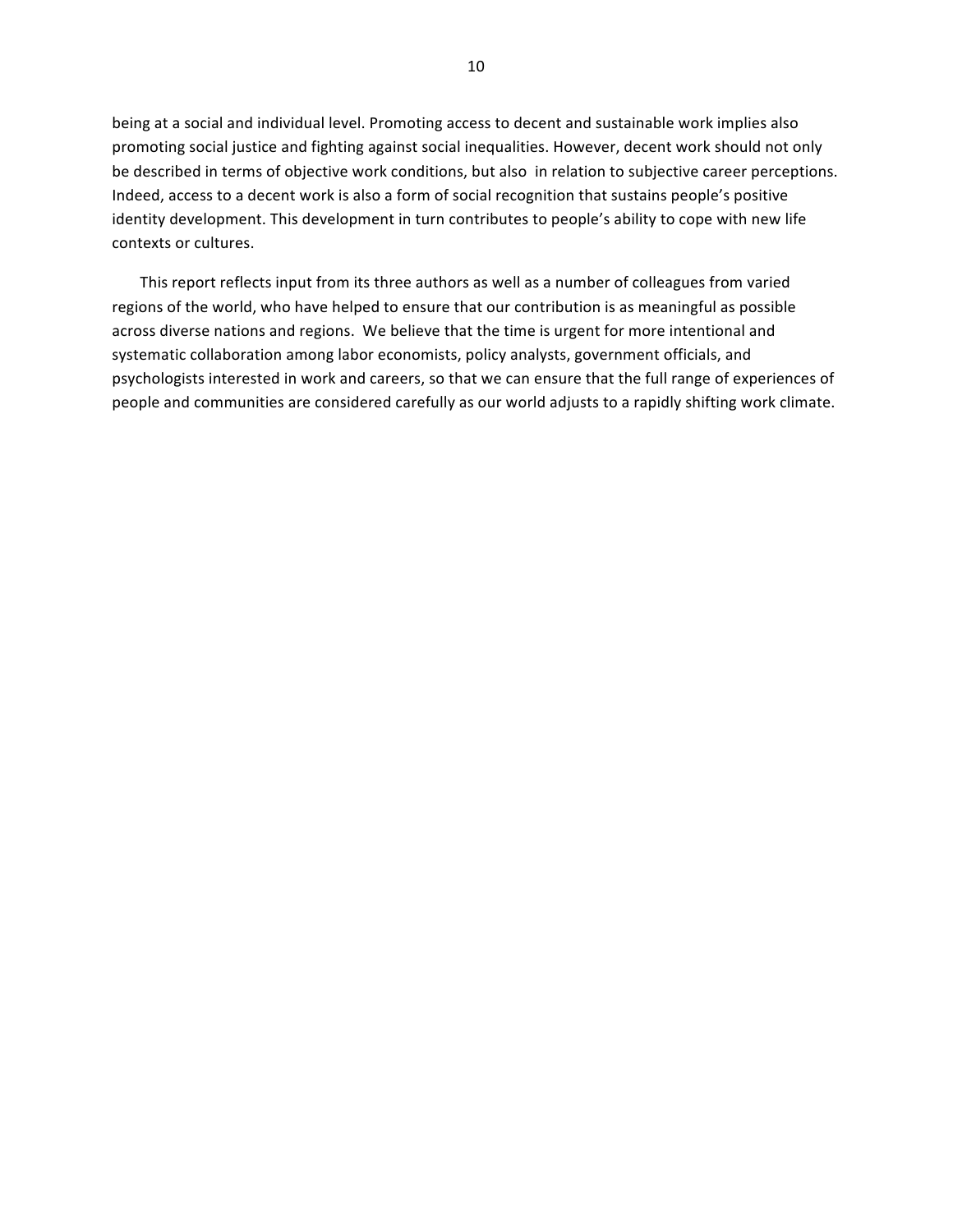#### **References**

Arthur, N. (2014). Social justice and career guidance in the age of talent. *International Journal for Educational and Vocational Guidance*, *14*, 47-60. doi:10.1007/s10775-013-9255-x

Arulmani, G., Bakshi, A. J., Leong, T. L., & Watts, A. G. (Eds.). (2014). *Handbook of career development: International perspectives*. New York, NY: Springer. doi:10.1007/978-1-4614-9460-7.

Bakshi, A. J. (2017). Child career development in developing world contexts. In M. McMahon & M. Watson (Eds.), *Career exploration and development in childhood: Perspectives from theory, practice* and research (pp. 114-126). Abingdon, Oxon: Routledge

Blustein, D.L. (Ed.). (2013). *The Oxford Handbook of the psychology of working*. New-York, NY: Oxford University Press.

Blustein, D. L., Kozan, S., Connors-Kellgren, A., & Rand, B. (2015). Social class and career intervention. In P. Hartung, M.L. Savickas, & W. B. Walsh (Eds.), *The APA handbook of career intervention, Volume 1: Foundations* (pp. 243-257). Washington, DC: APA.

Carr, S. C., MacLachlan, M., & Furnham, A. (Eds.). (2012). *Humanitarian work psychology*. New York, NY: Palgrave Macmillan. doi:10.1057/9781137015228

Crettaz, E., & Bonoli, G. (2011). Worlds of working poverty: National variations in mechanisms. N. Fraser, R. Gutiérrez, & R. Peña-Casas (Eds.), Working poverty in Europe (pp. 46-69). Hampshire, UK: Palgrave Macmillan UK.

Di Fabio, A. & Maree, J.G. (2016). Using a transdisciplinary interpretive lens to broaden reflections on alleviating poverty and promoting decent work. *Frontiers in Psychology, 7*, 503. doi:10.3389/fpsyg.2016.00503

Duffy, R. D., Blustein, D. L., Diemer, M. A., & Autin, K. L. (2016). The Psychology of Working Theory. *Journal of Counseling Psychology*, *63*, 127-148. doi:10.1037/cou0000140

Fouad, N. A. (2007). Work and vocational psychology: Theory, research, and applications. *Annual Review of Psychology, 58,* 543-564. doi:10.1146/annurev.psych.58.110405.085713

Guichard, J. (2009). Self-constructing. Journal of Vocational Behavior, 75, 251-258. doi:10.1016/j.jvb.2009.03.004

Guichard, J., Drabik-Podgórna, V., & Podgórny, M. (2016). *Counselling and dialoque for* sustainable human development. Torun Poland: Wydawnictwo Adam Marszalek.

International Labor Organization. (2008). *ILO declaration on social justice for a fair globalization.* Retrieved from: http://www.ilo.org/wcmsp5/groups/public/---dgreports/--cabinet/documents/genericdocument/wcms\_371208.pdf.

Lent, R. W., & Brown, S. D. (2013). Social cognitive model of career self-management: Toward a unifying view of adaptive career behavior across the life span. *Journal of Counseling*